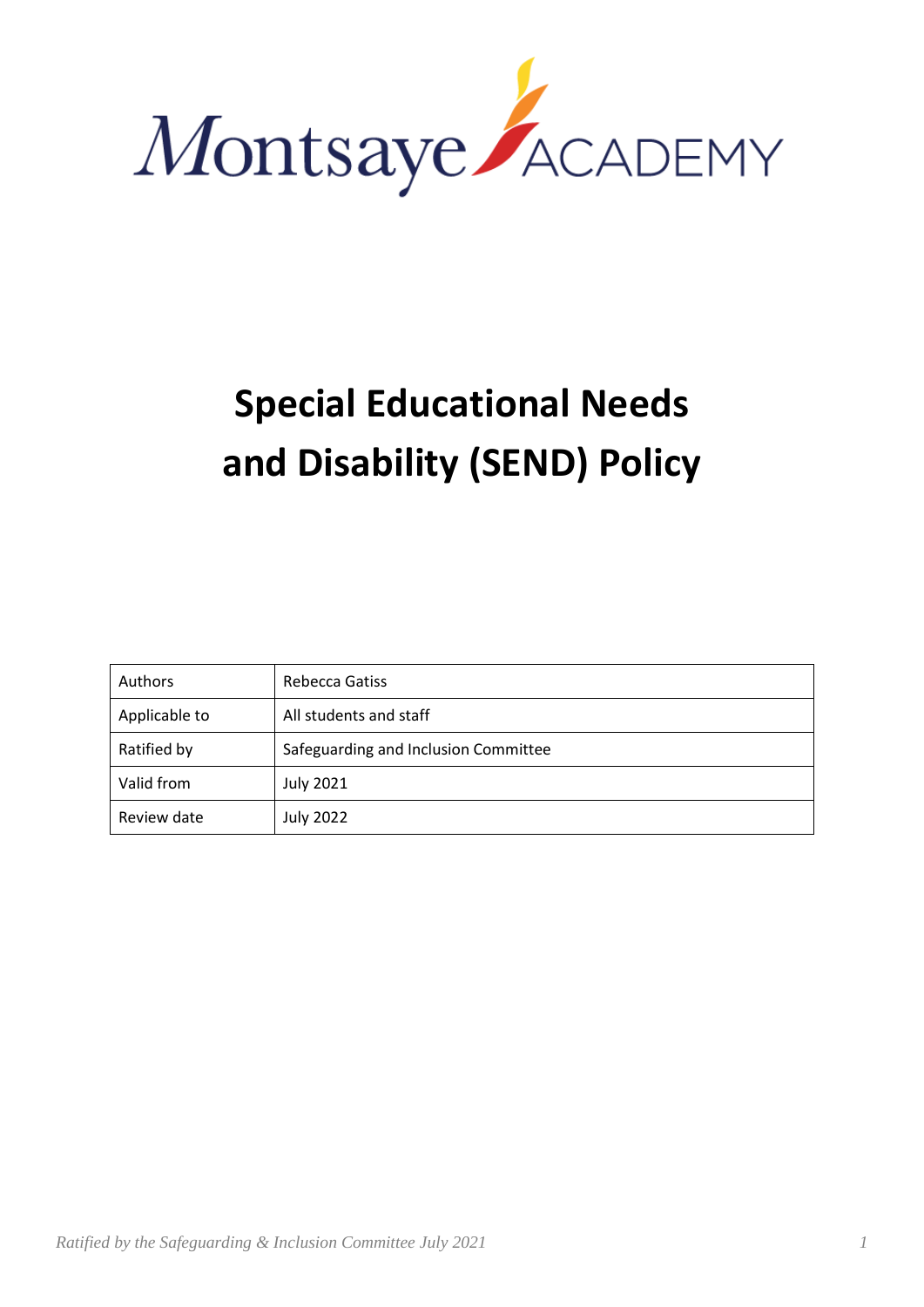## **Compliance**

This policy complies with the statutory requirement laid out in the SEND Code of Practice (2015) and has been written with reference to the following guidance and documents:

- Equality Act 2010: advice for schools DfE Feb 2013
- SEND Code of Practice 0 25 (2015)
- Schools SEN Information Report Regulations (2014)
- Statutory Guidance on Supporting pupils at school with medical conditions (2014)
- The National Curriculum in England Key framework document (2013)
- Montsaye Academy Safeguarding Policy (2017)
- National Teachers Standards (2012)
- The Children and Families Act (2014)

This policy has been created by Montsaye Academy's SENCo, SEN Governor, Senior Leadership Team and active stakeholders.

## **Section 1**

## **Basic Information**

The SENCo for Montsaye Academy is currently Mrs Rebecca Gatiss. She can be contacted via the School Office on 01536 418844. The Education Support team consists of a SENCo and the full time equivalent of 4 full time TAs.

Mrs.Gatiss completed and passed the National Award for SEN in January 2014.

The member of Montsaye Academy senior leadership team with responsibility for SEND is Mr.Berridge.

The SEND Governor of Montsaye Academy is Angela Lloyd.

Montsaye Academy is a mainstream academy and is open to students aged 11 – 18 years old. The academy is located in the Northamptonshire town of Rothwell. Many of the students that attend Montsaye Academy travel from the outlying villages within the catchment area.

The school ethos is underpinned by the 'Excellence, Resilience, Aspiration' motto that reflects our approach to teaching and learning. We believe that every teacher is a teacher of children with SEND and that meeting the needs of all learners in our classrooms is the key to our success. At Montsaye Academy, we operate a broad and balanced curriculum that gives pupils the opportunity to flourish in life as successful individuals.

The aim of this policy is to explain how Montsaye Academy makes provision for pupils with SEND, in line with the school ethos and with current legislative requirements (SEND Code of Practice 2015, Equality Act 2010).

# **Admission Information**

Students with SEND will be admitted to Montsaye Academy through the usual admission procedure. If a student has an Education, Health Care Plan the Local Authority will send to consult with the Academy about the provisions which can be made. The Academy will respond in line with Local Authority timelines and the Local Authority will then liaise with the feeder school and the parent to make an informed decision about admission. This process is the same for a student with a physical or learning difficulty.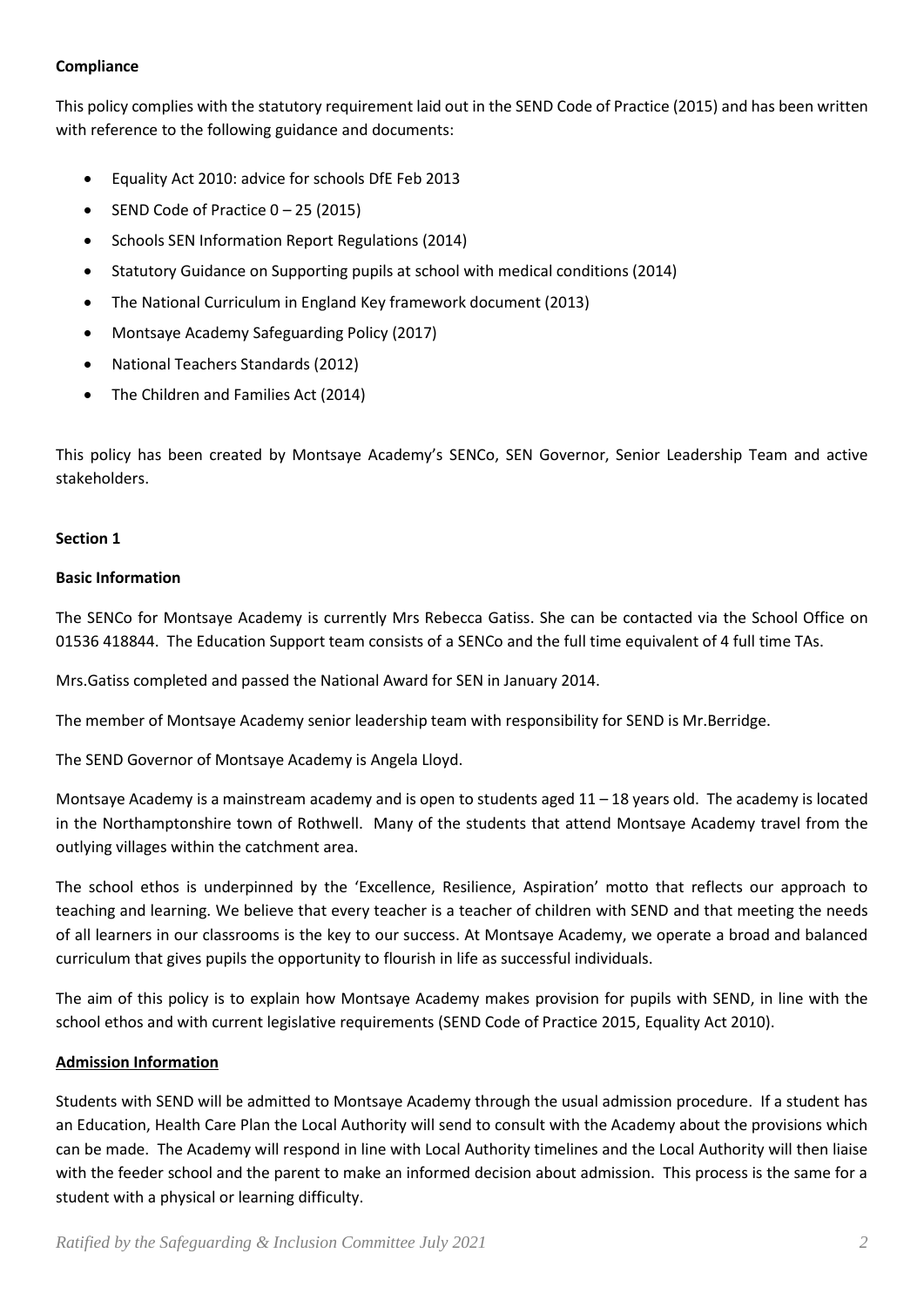Once Montsaye Academy is named as the provision for a SEND student, the SENCo will liaise with the feeder school and the parents to offer additional transition visits and to plan for the admission of the student. The SENCo will gather information about the specialists who can advise about needs for the particular student, and ensure that we can follow the necessary expectations.

## **Section 2**

## **Aims and Objectives**

Our aims are:

- To provide all children with the highest quality teaching
- To raise the aspirations of and expectations for all pupils with SEND
- To develop the focus on outcomes and attainment as well as support and provision
- To develop resilient and independent learners who can transfer these skills into their lives
- To educate pupils with SEND, wherever possible, alongside peers in mainstream classrooms
- To assess pupil data regularly and provide appropriate support where it is needed

## Objectives:

- To work within the guidance of the SEND Code of Practice 2015
- To provide a Special Education Needs Co-ordinator who will work with the SEND policy
- Identify and provide for pupils who have SEND as early as possible
- Monitor the progress of all pupils in order to aid the identification of pupils with SEND
- Make appropriate provision to overcome all barriers to learning and ensure pupils with SEND have full access to the National Curriculum, this includes ensuring that our SEND students are not disadvantaged in any way. The SENCo will take steps to ensure that no SEND student is treated less favourably than any other student in the Academy.
- To work with SLT regarding timetabling for students with physical difficulties to ensure that all lessons are accessible.
- Work with parents productively to ensure that all pupils with SEND make adequate progress
- Work with outside agencies when the pupils' needs cannot be met by the school alone

## **Section 3**

## **Identifying Special Educational Needs**

Montsaye Academy uses the definition for SEND and for disability from the SEND Code of Practice (2015). This states:

## SEN

*A child or young person has special educational needs if he or she has a learning difficulty or disability which calls for special educational provision to be made for him or her. A learning difficulty or disability is a significantly greater difficulty in learning than the majority of others of the same age. Special educational provision means educational or training provision that is additional to, or different from, that made generally for others of the same age in a mainstream setting in England.*

# Disability

Many children and young people who have SEN may have a disability under the Equality Act 2010 – that is *'…a physical or mental impairment which has a long-term and substantial adverse effect on their ability to carry out normal day-today activities'.*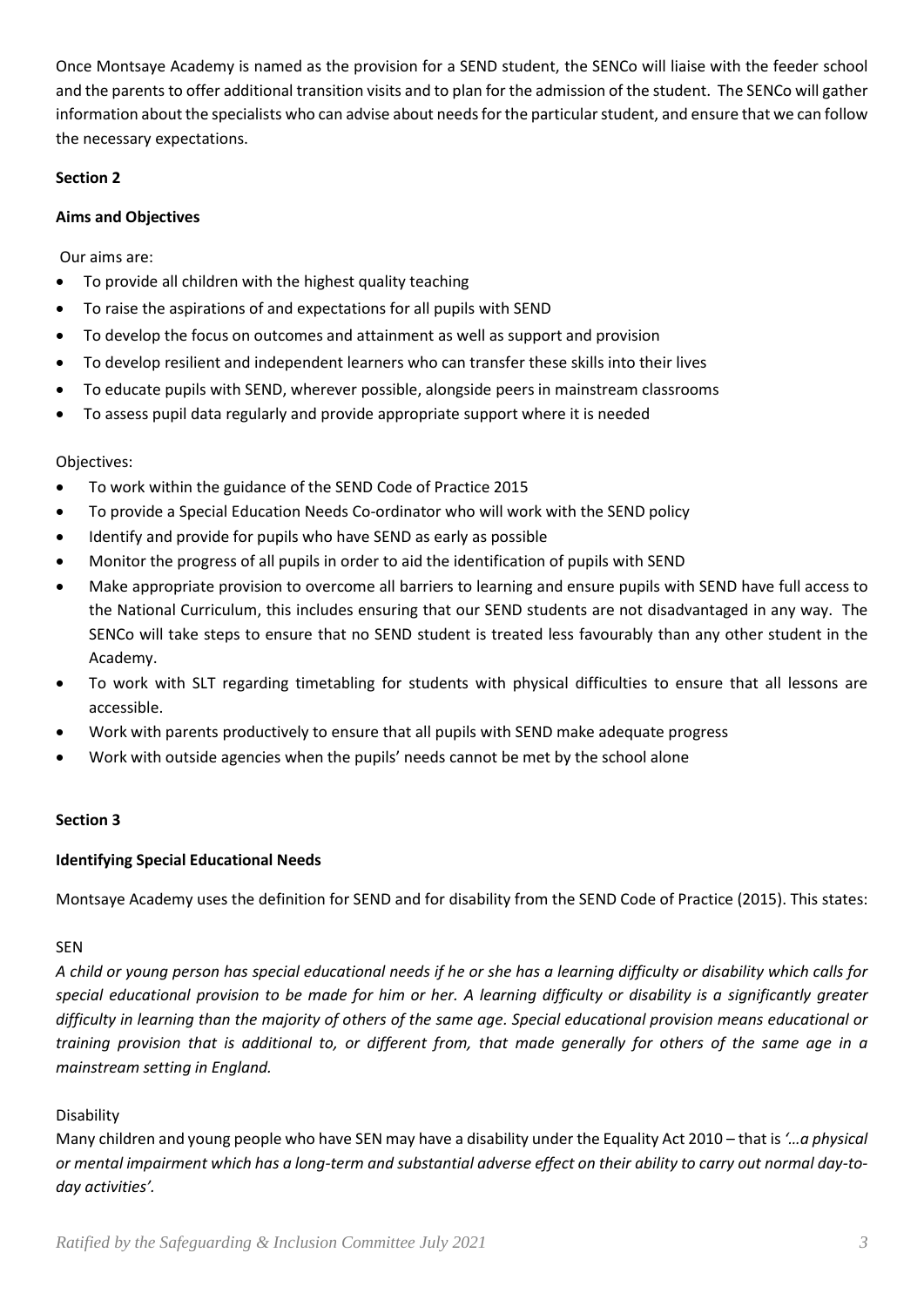The Special Educational Needs and Disabilities (SEND) Code of Practice 2015 sets out four headings that categorise SEND. These categories give an overview of the range of needs that need to be planned for. The purpose of identification is to work out what action the school needs to take rather than to just fit pupils into a category. These categories are:

Communication and Interaction

- A pupil who may have speech sounds difficulties
- A pupil who may find it difficult to communicate with others
- A pupil who may have difficulty understanding others
- A pupil who may have an autism spectrum disorder (ASD)

Cognition and Learning

- A pupil who may learn at a slower pace than others of the same age
- A pupil who may have a specific learning difficulty (SpLD), such as dyslexia, dyspraxia, dyscalculia

Social, emotional and mental health difficulties

- A pupil who may show emotional difficulties such as withdrawn or challenging behaviour
- A pupil who may have disorders, such as, attention deficit disorder (ADD), attention deficit hyperactive disorder (ADHD) or attachment disorder

Sensory and/or physical needs

- A pupil who may have visual impairment (VI)
- A pupil who may have hearing impairment (HI)
- A pupil who may have multi-sensory impairment (MSI)
- A pupil who may have physical disability (PD)

The following may impact upon progress and attainment but not considered as SEND according to the 2015 Code of Practice.

- Disabilities that do not affect learning (the Code of Practice outlines the "reasonable adjustment" duty for all settings and schools provided under the current Disability Equality Legislation – these alone do not constitute SEND)
- Attendance and punctuality
- Health and welfare
- English as an additional language (EAL)
- Being in receipt of the Pupil Premium Grant
- Being a Looked After Child (LAC)
- Being the child of a Serviceman/woman
- Behaviour (unless it is a response to an underlying SEND need)

We know when pupils need additional support if:

- Concerns are raised by parents/carers, external agencies, teachers, or the pupil's previous school, regarding a pupil's level of progress, attainment or inclusion
- Screening, such as that completed on entry or as a result of a concern being raised, indicates gap in knowledge and / or skills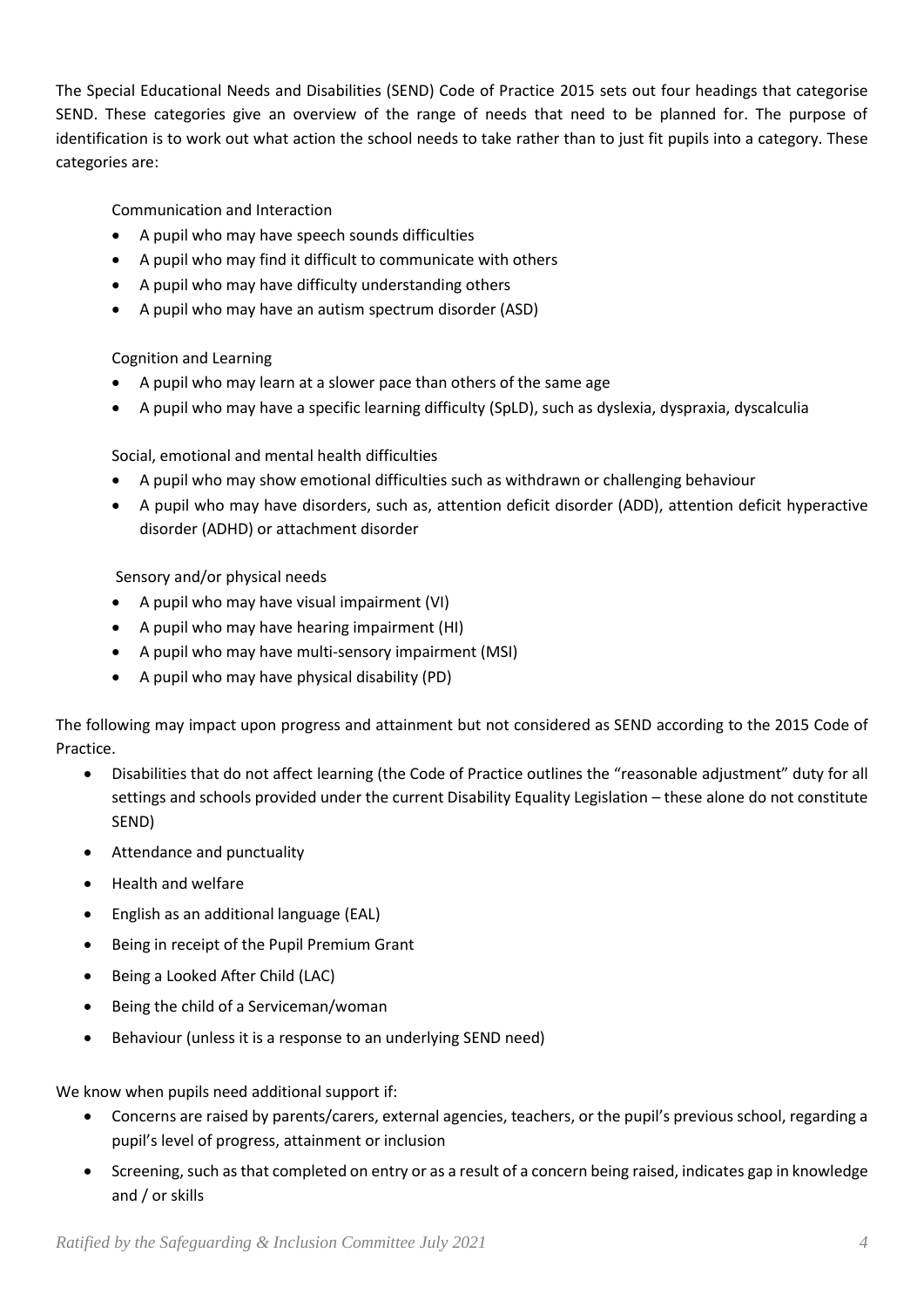- Whole school tracking of attainment outcomes indicates a lack of expected progress
- Observation of the pupil indicates that they have additional needs in one or more of the four broad areas of need as stated above

# **Section 4**

# **A Graduated Approach to Supporting Students with SEND**

Teachers at Montsaye Academy have the highest possible expectations for children in their class and teaching builds on what your child already knows, what they can do and what they understand. All teachers are responsible and accountable for the progress and development of pupils in their class, including where pupils access support from additional staff.

High quality teaching, differentiated for individual pupils is the first step in responding to pupils who have been identified as having gaps in their understanding or learning.

These may include teaching and learning strategies such as:

- Differentiated delivery simplified language, longer thinking times, repetition of key phrases or chunking information into more manageable sizes
- Clear verbal, written or pictorial instructions
- Alternative methods of recording e.g. mind maps, flow charts, missing words, use of ICT (including ipads)
- Use of differentiated questions / questioning
- Provision of visual aids, prompts, word banks or apparatus
- Checklists and task lists
- Visual timetables

At Montsaye Academy we use a variety of monitoring methods to promote and ensure the very highest quality of teaching. These methods include:

- Classroom observation by the senior leadership team, the SENCo and external verifiers
- On-going assessment of progress made by pupils with SEND
- Work sampling, moderation and scrutiny of planning to ensure effective matching of work to pupil needs
- Teacher meetings with the SENCo to provide advice and guidance on meeting the needs of pupils with SEND
- Regular meetings between the SENCo and Progress Leaders in order to analyse the progress that SEND pupils are making and to intervene where necessary.
- Pupil and parent feedback on the quality and effectiveness of provision
- Sharing of pupil-specific SEND information and appropriate strategies to support
- High-quality continuing professional development training

We decide if a child joins the SEND register by gathering information about their progress, motivation, attainment, wellbeing and learning from teachers to give us an accurate picture of the child's needs. This process happens once every term. If, when reviewing this information, it indicates that `additional to and different from' support will be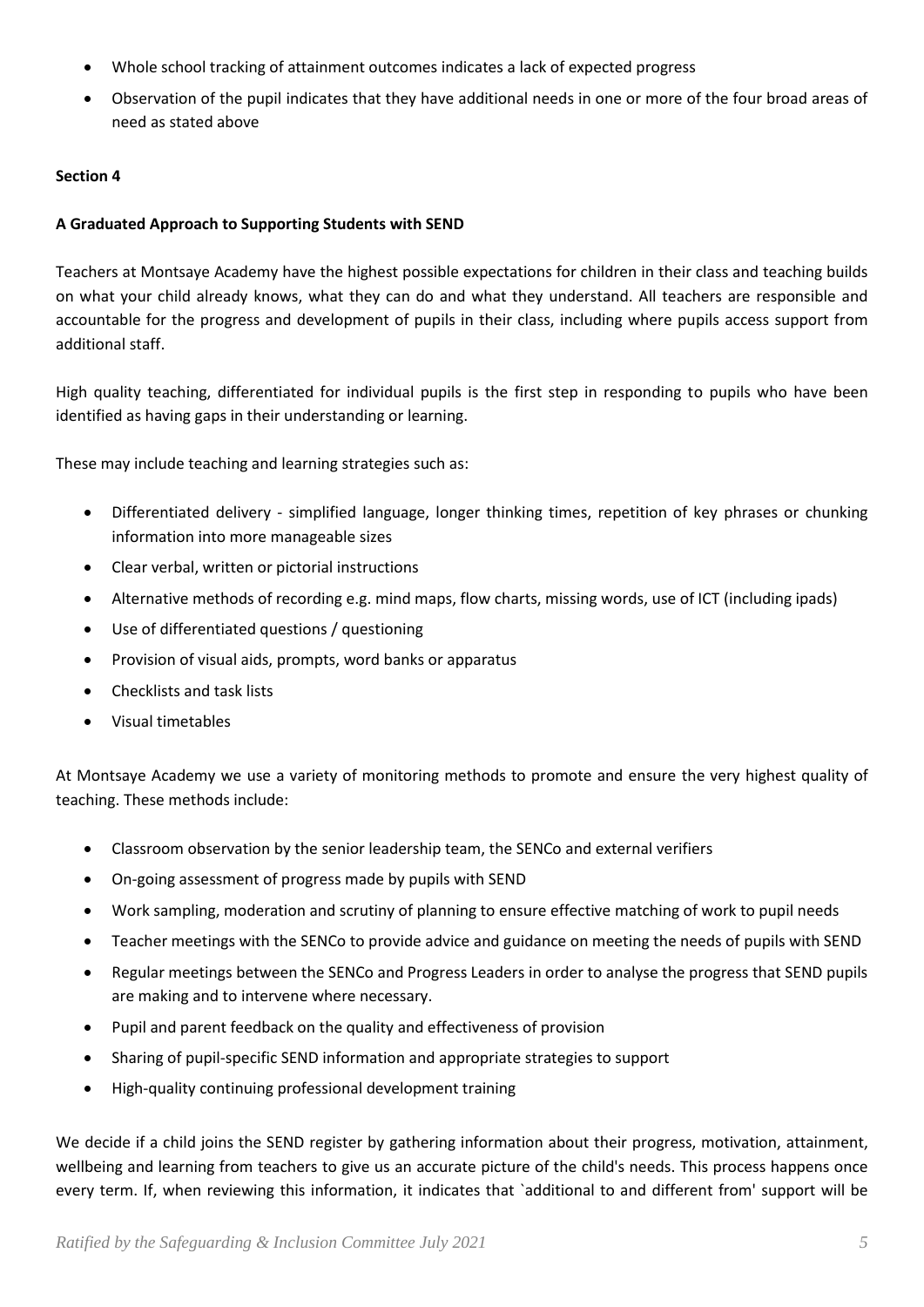required, the views of all involved including the parents and pupil will be obtained and appropriate interventions identified, recorded and implemented.

Montsaye Academy operates an assess – plan – do – review cycle. SEND support will be recorded on a pupil profile and identify the clear difficulties that the student experiences and suggestions of additional support that they should get from teachers. Parents and pupils will be consulted on the action they can take to support attainment and progress.

The subject teacher remains responsible for the child's progress and works closely with any learning support assistants or specialist staff, to plan and assess the impact of support and interventions. Adjustment and annotations will be made to the pupil profile as necessary. If the child's subject teacher has any concerns that the pupil profile is not working, they will discuss this with the SENCo for further advice. Attainment and progress targets are set in individual subjects.

The progress of pupils with SEND is tracked and reviewed once a term. A decision will be made about any necessary changes and the pupil profile will be updated to enable the child to achieve their next steps in learning. Advice or assessment from outside specialists may be requested if more information is required.

If the child continues to have significant difficulties despite additional intervention, advice may be sought from external agencies regarding strategies to best meet the specific needs of a pupil. This will only be undertaken after parent permission has been obtained and may include referral to:

- 1. Specialists in other schools e.g. teaching schools, special schools.
- 2. Special Educational Needs Support Service
- 3. Learning Support Service
- 4. Speech and Language Therapy Service
- 5. Autism Outreach Team
- 6. Hearing Impairment team
- 7. Visual Impairment team
- 8. Educational Psychologist Service
- 9. Physical and Disability Support Service
- 10. Social Care
- 11. School Nurse

For a very small percentage of pupils, whose needs are significant and complex and the SEND support required to meet their needs cannot reasonably be provided from within the school's own resources, a request will be made to the local authority to conduct an assessment of education, health and care needs. This may result in an Education, Health and Care Plan (EHCP) being provided.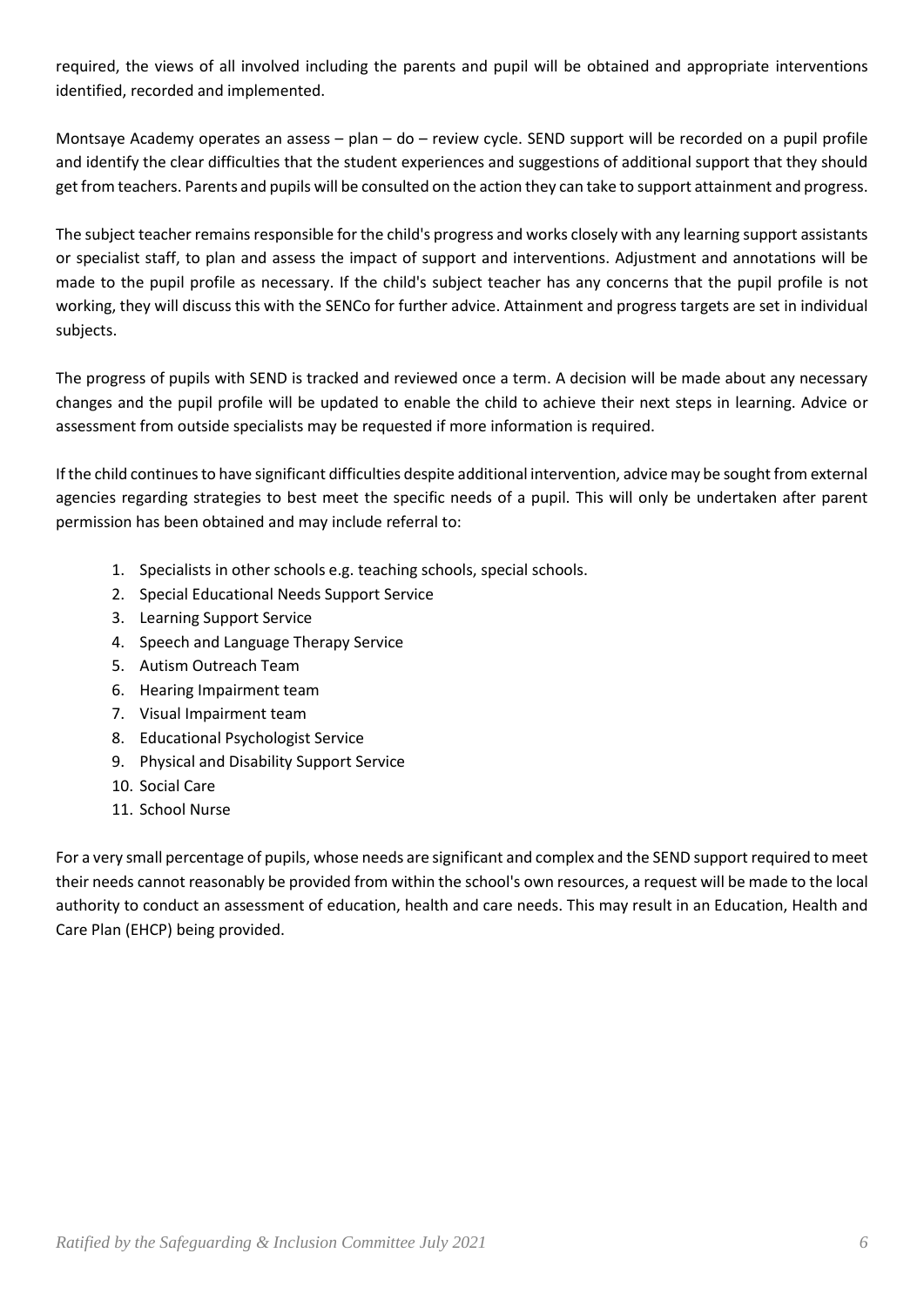## **Section 5**

## **Criteria for Exiting the SEND Register**

The SEND Register is reviewed every January and June. Depending on why the pupil was placed on the SEND Register initially, the following criteria are used to assess the appropriateness of on-going support:

- The concerns identified upon transition from previous settings are no longer evident
- Since baseline assessments, students have made progress and their attainment is now closer to age related expectations
- A pupil's disability or difficulties no longer hinders their progress academically, socially and/or developmentally

All of this is looked at in the context of the child. For example, a child may now be progressing quicker due to additional support or interventions that the school has put in place and if that support is removed, progress may slow again. All of this is done through the graduated approach and in consultation with pupils, parents and relevant professionals. If a child is removed from the SEND Register, there are whole school processes which continue to monitor their attainment and progress. These are overseen by class teachers, Progress Leaders, the Senior Leadership Team and the Principal.

If a child is removed from the SEND Register, this does not automatically exclude them from any additional examination access arrangements (reader, scribe or extra time). These arrangements are managed by the SEND team according to JCQ (Joint Council for Qualifications) criteria which is updated annually.

## **Section 6**

# **Supporting Pupils and Families**

A child's education is a partnership between parents and teachers and we encourage regular communication between home and school. The progress that pupils make is shared with parents termly through progress reviews and also through the school annual reporting system / Parents' Evenings.

If a child has complex needs, they may have an Education, Health and Care plan (EHCP). Parents/carers will be invited to contribute to a formal annual review to discuss their child's progress and be involved in deciding the next steps.

Parents are encouraged to arrange an appointment to discuss their child's progress with their Progress Leader, subject teacher, or the SENCo. Please contact the school office who will arrange this appointment for you. The contact number is 01536 418844. Parents are also invited to open evenings, parent forums and school celebrations with regular opportunities to come into school.

Some pupils are tested during Year 10 to see if they qualify for examination concessions. If the screening test indicates that a concession is likely, Montsaye Academy employ a Joint Council for Qualifications (JCQ) approved assessor to carry out additional testing. These arrangements are managed by the SEN team according to JCQ (Joint Council for Qualifications) criteria which is updated annually.

We work very closely with our feeder schools to ensure that transition from primary to secondary is a smooth as possible for those children with SEND and communication takes place at several stages throughout the year. Similarly, we take measures to ensure that all students, not just those with SEND, move on to a positive destination post-18.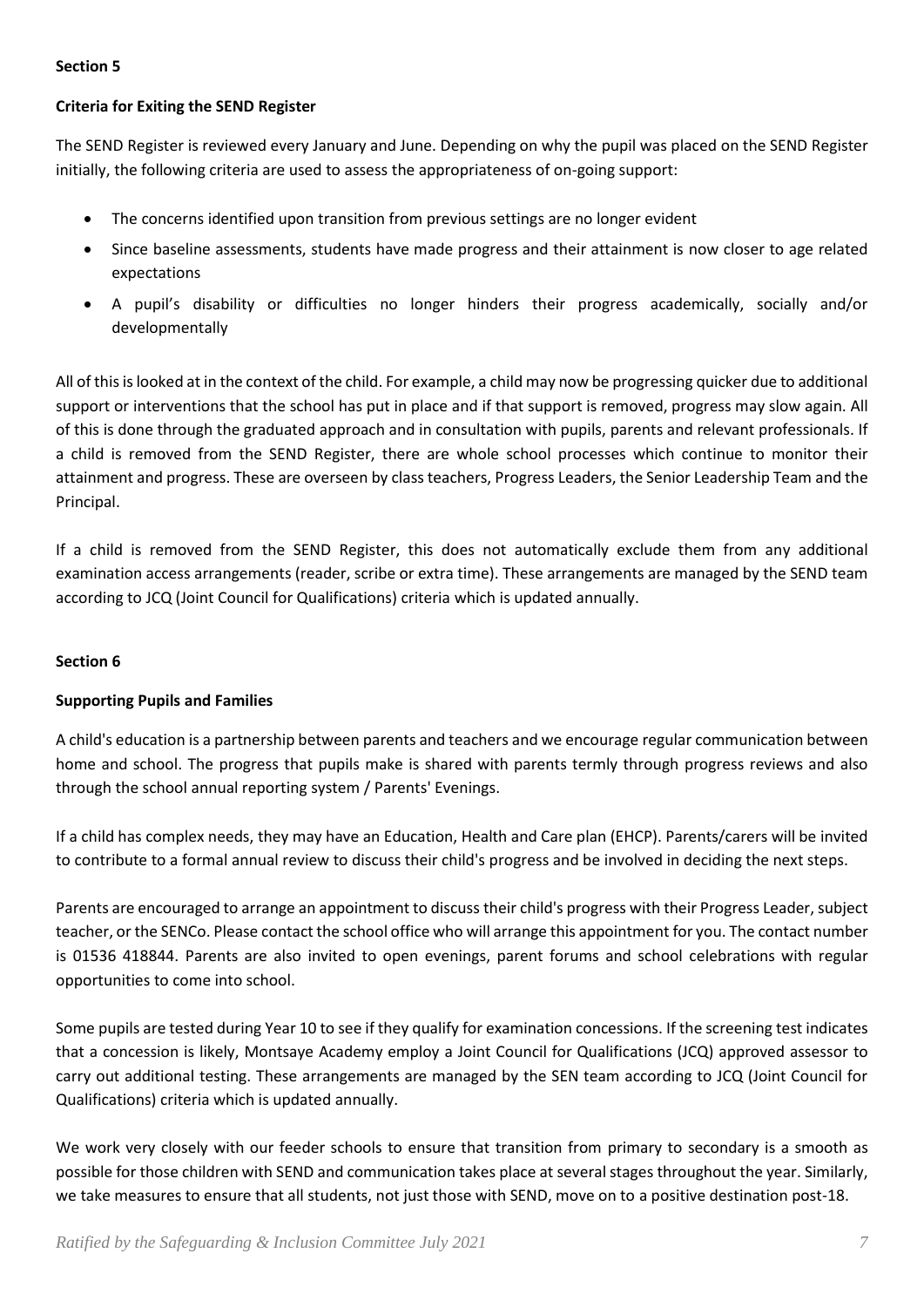Other useful information:

- The arrangements for admission into [Montsaye](https://www.montsaye.northants.sch.uk/about-us/policies-and-funding/) Academy can be found here Policies Montsaye
- Northamptonshire local authority have a SEND local offer that can be accessed here
- [https://www.northamptonshire.gov.uk/councilservices/children-families-education/send/local](https://www.northamptonshire.gov.uk/councilservices/children-families-education/send/local-offer/Pages/default.aspx)[offer/Pages/default.aspx](https://www.northamptonshire.gov.uk/councilservices/children-families-education/send/local-offer/Pages/default.aspx)
- Montsaye Academy have a SEND information report that can be read here: [Inclusion & SEN -](https://www.montsaye.northants.sch.uk/about-us/inclusion-and-sen/) Montsaye
- Montsaye Academy's policy for supporting students with medical conditions is Policies [Montsaye](https://www.montsaye.northants.sch.uk/about-us/policies-and-funding/)

## **Section 7**

## **Supporting Pupils with Medical Conditions**

The school recognises that pupils at school with medical conditions should be properly supported so that they have full access to education, including school trips and physical education. Some children with medical conditions may be disabled and where this is the case the school will comply with its duties under the Equality Act 2010.

Some may also have special educational needs (SEN) and may have an Education, Health and Care Plan (EHCP) which brings together health and social care needs, as well as their special educational provision and the SEND Code of Practice (2015) is followed.

Medicines can be administered in school with parental permission in accordance with our school policy. If your child has significant medical needs, you will need to make an appointment to speak to our SENCo, to discuss how we can best support your child.

## **Section 8**

## **Monitoring and Evaluation of SEND**

In September, provision for each child will be carefully mapped to enable individual needs to be met. Pupil Profiles will be written or updated and Intervention programmes will be planned. These will be reviewed and amended every February and July. The progress of students with SEND will be monitored termly at pupil progress meetings and provision altered or amended to meet the needs of each child.

The SENCo will write and maintain a development plan that will focus clearly on improving outcomes and provision for SEND students. The Principal and Senior Leadership Team will closely monitor progress against this plan.

The school will appoint a governor with responsibility for SEND. That governor will be responsible for making sure the necessary support is made for any child who attends the school who has SEND. The SEND governor will have regard to the code of practice when carrying out their duties, liaising with the Principal, SENCo and staff. The Principal will ensure the Governing Body are kept up to date about any issues in school relating to SEND.

## **Section 9**

## **Training and Resources**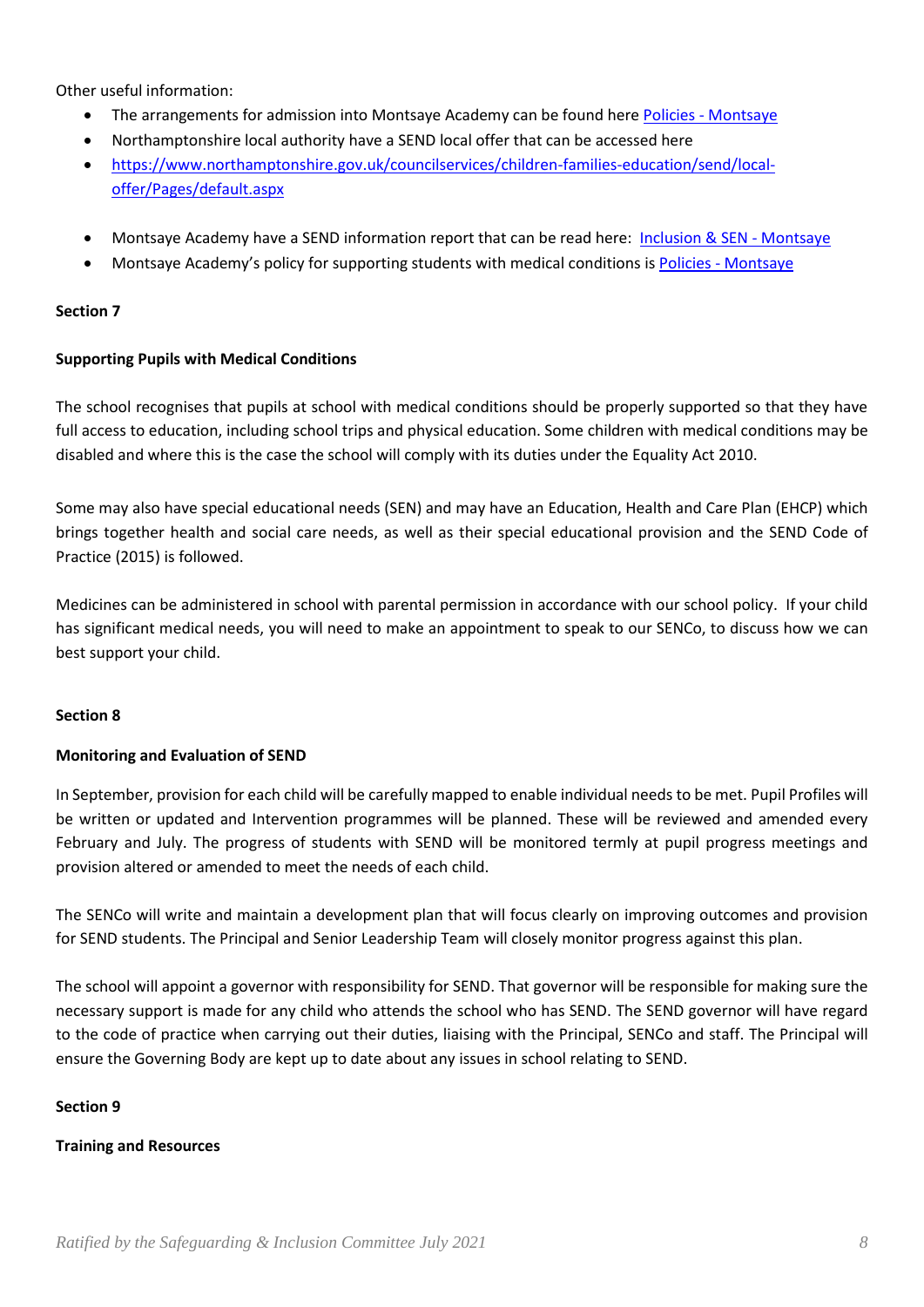Montsaye Academy receives an additional amount of money to facilitate educational provision to meet children's SEND needs. This is called the 'notional SEN budget'. If a pupil with SEND needs additional educational provision, the local authority can be asked to provide top up funding.

Some students with an Education Health and Care Plan will be allocated a personal budget. A personal budget is a sum of money made available by the Local Authority because it will not be possible to meet the child or young person's learning needs from the high needs funding made available to schools. It can be used to arrange and pay for some of the support agreed in the child or young person's Education, Health and Care plan.

Montsaye Academy recognises the need to train allstaff on SEND knowledge and strategies. We aim to keep all school staff up to date with relevant training and developments in teaching practice in relation to SEND. We operate the following programmes:

- Extensive induction programme for new staff
- Regular, compulsory CPD through the inset days and the after school cycle of training
- Calendared, voluntary CPD sessions

The SENCo, along with the Senior Leadership Team, ensures that training is matched to the school priorities as identified through the whole-school action plan.

# **Section 10**

## **Roles and Responsibilities**

All teachers are teachers of pupils with SEND and they provide high quality teaching which takes account the individual needs of pupils with SEND. Teachers are responsible for:

- Checking on progress and identifying, planning and delivering additional help that a child may need
- Ensuring that the SEND policy is followed in their classroom

Every school has a Special Educational Needs Co-ordinator who is responsible for managing and coordinating all aspects of Special Educational Needs and Disabilities within the school. The SENCo is responsible for:

- Coordinating the support for pupils with SEND and developing policy and practice to make sure all children's needs are met
- Reviewing and updating the SEND Register and making sure children's progress and needs are recorded
- Providing support for teachers and support staff in school so they can help children with SEND in the school make the best possible progress

Ensuring that parents / carers are:

- Involved in supporting their child's learning
- Kept informed about the support their child is getting
- Involved in reviewing how they are doing

Montsaye Academy operates a team of Teaching Assistants. They are line-managed by the SENCo. They are responsible for: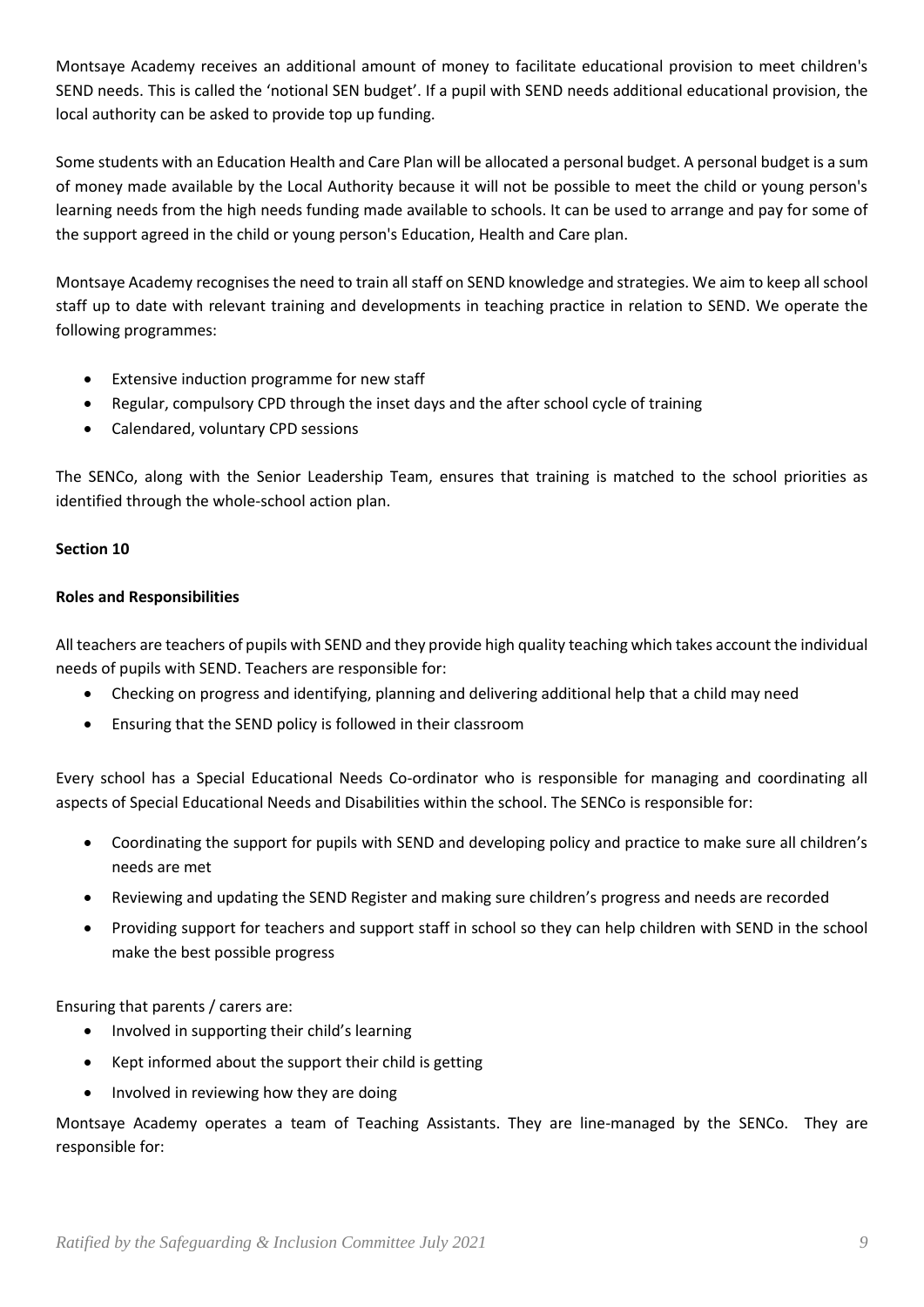- Facilitating additional support to students where quality first teaching strategies are not fully enabling students to progress
- Supporting strategies to ensure that SEND students are making progress in line with their peers
- Acting as readers or scribes in public examinations
- Acting as a key worker to update pupil specific SEND data
- Providing the additional support as outlined in Education, Health and Care plans

The SEND governor is responsible for:

• Making sure the necessary support is made for any child who attends Montsaye Academy who has SEND.

Other useful information:

- The Designated Teacher with specific Safeguarding responsibility is Mr.Berridge.
- The member of staff responsible for managing LAC is Mrs. Gatiss.
- The member of staff responsible for meeting the medical needs of pupils is Mrs. Flynn.

## **Section 11**

## **Information Management and Storage**

Pupil profiles are working documents therefore teachers need regular access to SEND data. These are stored in a secure location where other children cannot access them but adults employed by the school and deployed to work with the identified children can access this information easily.

More detailed and personal documents are held by the SENCo in a secure location.

## **Section 12**

## **Reviewing of Policy**

The SENCo and Principal will review the SEND policy annually to ensure it complies with all current legislation and guidelines set out by the Government. If changes are required, the reviewed and amended policy will then be passed to Governors for discussion and approval.

## **Section 13**

# **Accessibility**

When a pupil joins Montsaye Academy, any concerns around their ability to access the site, educational provision or learning are discussed with the pupil, their parents, teachers and other relevant professionals. Facilities currently in place are:

- The school site is wheelchair accessible
- Disabled parking spaces and toilets are available.
- Hearing loops are in place, in some areas, for hearing impaired pupils.

More details can be found on our accessibility plan, which is available here: <https://www.montsaye.northants.sch.uk/assets/Uploads/Accessibility-Policy-Jun-2018.pdf>